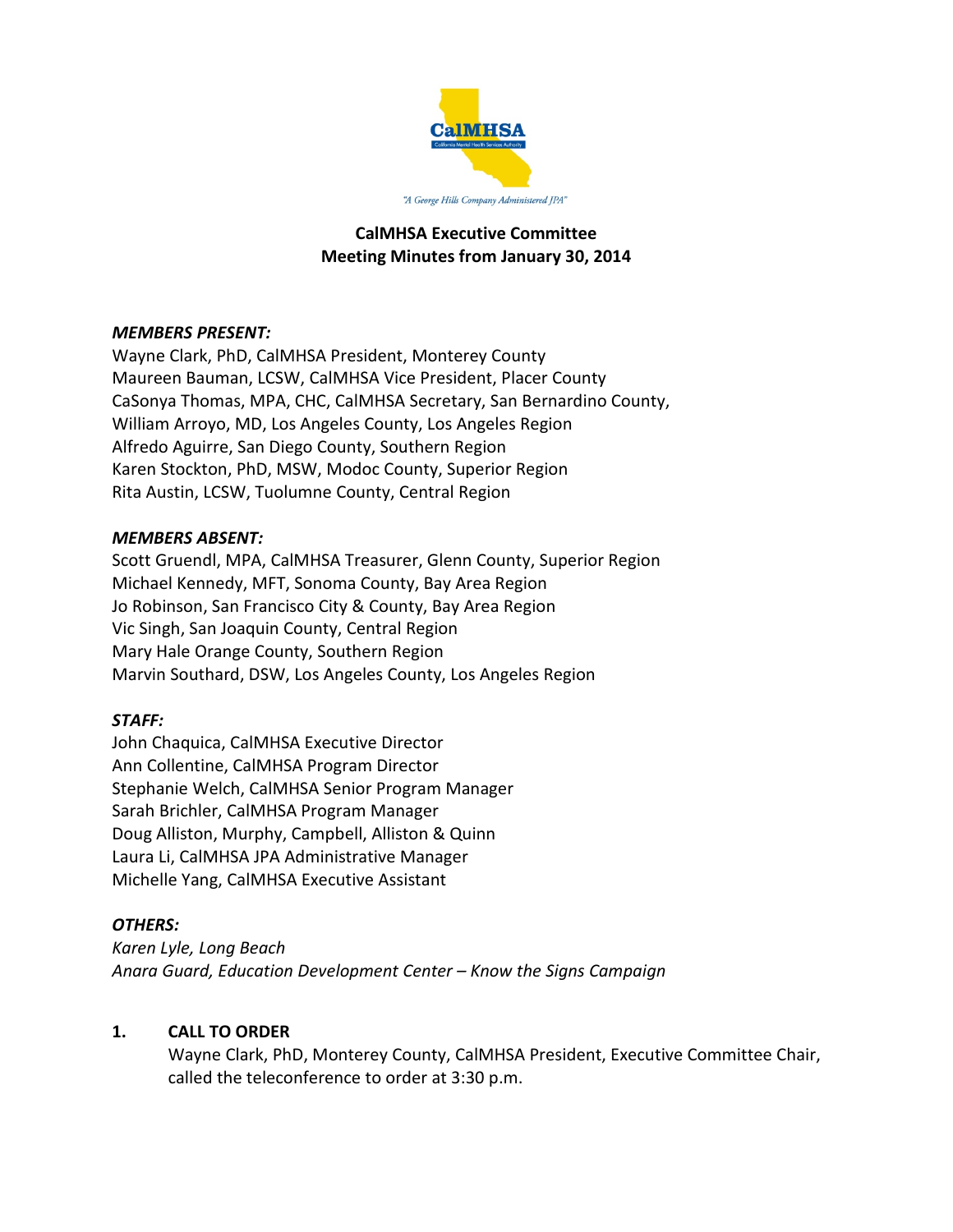# **2. ROLL CALL AND INTRODUCTIONS**

Laura Li, CalMHSA, called roll and a quorum was established at 3:32 p.m. President Clark asked for members of the public and staff to introduce themselves.

## **3. INSTRUCTIONS FOR PUBLIC COMMENT AND STAKEHOLDER IMPUT**

Doug Alliston, Legal Counsel, reviewed the meeting process, noting changes in the Brown Act require all voting matters to have roll call moving forward. The Chair will take comment from members first. Once members have commented, he will open the subject up for public comment by call-in location followed by comment by those calling in from unposted locations.

### **4. CONSENT CALENDAR**

President Clark acknowledged the consent calendar and asked for comment from Committee members. Hearing none, President Clark entertained a motion to approve the consent calendar.

### *Action: Staff recommends approval of the consent calendar.*

| <b>Motion:</b> | <b>Maureen Bauman, Placer County</b>      |
|----------------|-------------------------------------------|
| Second:        | <b>William Arroyo, Los Angeles County</b> |

| <b>Member</b>                         |            | <b>Alternate</b>                         |            |
|---------------------------------------|------------|------------------------------------------|------------|
| Wayne Clark, Monterey County          | <b>YES</b> |                                          |            |
| Maureen Bauman, Placer County         | <b>YES</b> |                                          |            |
| CaSonya Thomas, San Bernardino County | <b>YES</b> |                                          |            |
| Scott Gruendl, Glenn County           |            |                                          |            |
| Michael Kennedy, Sonoma County        |            | Jo Robinson, San Francisco City & County |            |
| Vic Singh, San Joaquin County         |            | Rita Austin, Tuolumne County             | <b>YES</b> |
| Marvin Southard, Los Angeles County   |            | William Arroyo, Los Angeles County       | <b>YES</b> |
| Mary Hale, Orange County              |            | Alfredo Aguirre, San Diego County        | <b>YES</b> |
| Karen Stockton, Modoc County          | <b>YES</b> | <b>VACANT, Superior Region</b>           |            |
| At large Member                       |            |                                          |            |

Public comment was heard from the following individual(s): *None*

### **5. PROGRAM MATTERS**

### **A. Sustainability Plan Funding Task Force Meeting January 9, 2014**

Maureen Bauman, Vice President, Placer County, gave a brief overview regarding the background of the Sustainability Funding Task Force. Ms. Bauman stated the Board had decided to move forward with sustaining the current projects, and during the August Board meeting, had approved the criteria through which programs would be vetted to decide on sustainability. Staff had requested developing a funding task force during the October Board meeting, asking for guidance from the Board members.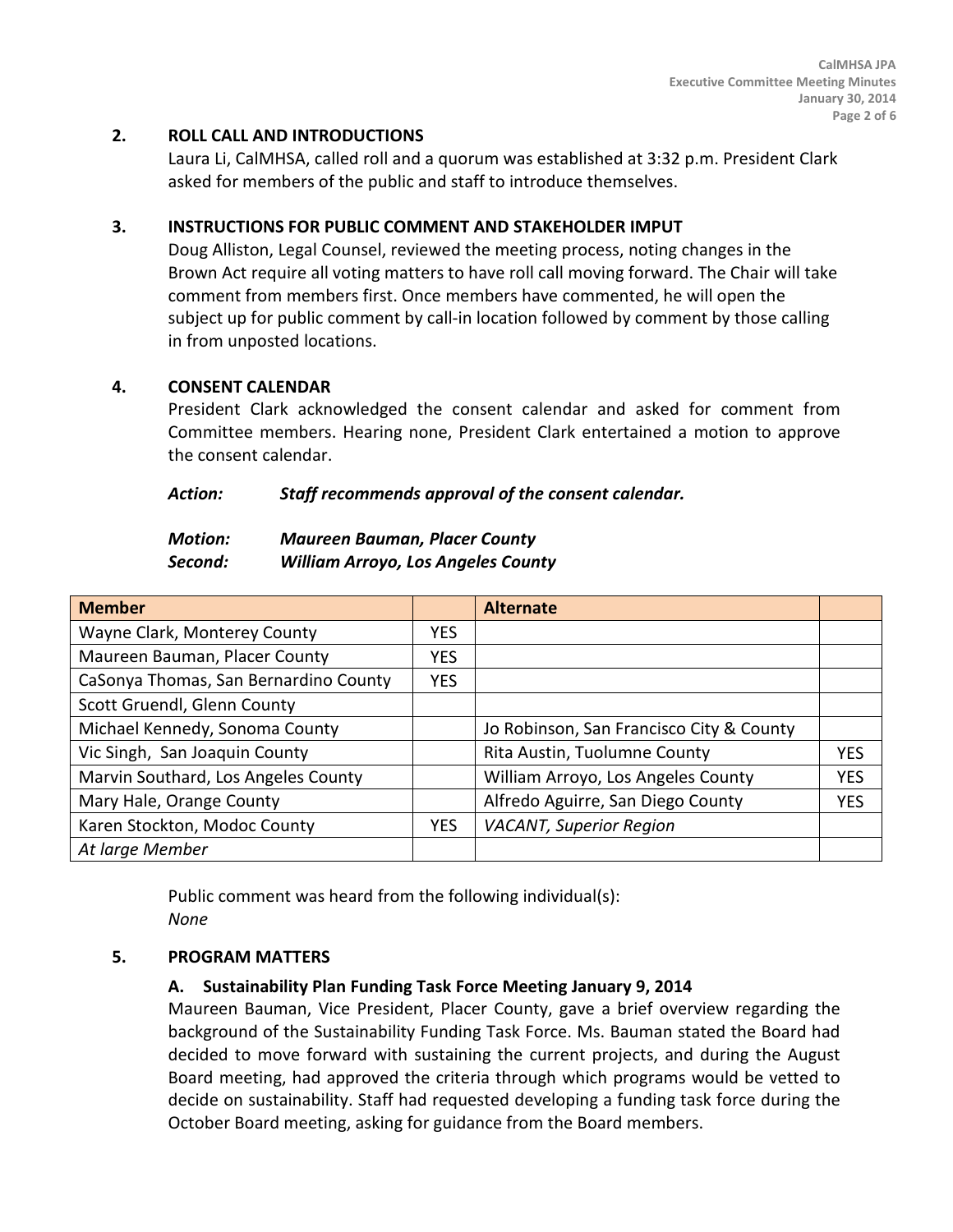Ms. Bauman stated the initial recommendation to have a target range of an annual flat rate of 4-7% of local PEI funds be dedicated towards statewide PEI projects, with a minimum of 1% required from all member counties. Any exceptions below 4% or above 7% would be reviewed by the Finance Committee annually. William Arroyo, Los Angeles County, asked if the recommendation could be replaced by the parameter #5 listed in the agenda packet. John Chaquica, CalMHSA Executive Director, stated the motion may be more comprehensive if parameters #1-5 were all included. Alfredo Aguirre, San Diego County, voiced his concern regarding counties seeking exceptions, stating the recommendation did not state the ability that counties can and will use the exception clause to seek and invest in one initiative. President Clark responded, stating it was assumed that counties had options.

Dr. Arroyo mentioned the parameters #1-5, stating the criteria for exceptions should be included within the recommendation, and that despite this recommendation and what the Board approves, the local processes will still need to ensure alignment with the Mental Health Services Act (MHSA). Karen Stockton, Modoc County, expressed her great concern with the exception statement and approval of the Finance Committee for exceptions. Ms. Stockton stated the approval process goes against what the MHSA stands for, and it would affect the credibility and operationalization of the JPA. The counties should have the choice and option to participate in the different programs recommended and offered by the JPA. Ms. Bauman responded, saying the Funding Task Force has had extensive discussion regarding the issue of county option and control over funds being spent.

Mr. Aguirre stated the exception clause should be consistent with the MHSA, with the right to submit exceptions. Ms. Stockton requested change in the language, stating the word exception was unnecessary. Ms. Bauman suggested a waiver, as the Finance Committee would like a process in place to track approximately how much would be available in funding. Ms. Stockton recommended asking counties for a statement or letter of intent, to avoid implying counties need permission to vary from the recommended 4-7% funding level. The letter would be submitted to the Finance Committee by the May  $1<sup>st</sup>$  deadline, so the Committee could inform the Board of the funding available. Ms. Bauman confirmed her support for having counties submit a letter, stating the letter would be for every member, not just the counties funding the JPA under 4% or above 7%. Dr. Arroyo also confirmed his support of amending the recommendation, and the Executive Committee endorsed the following motion:

# *Action: Approval of a Plan to Sustain PEI Statewide Programs with funding as follows:*

*1. One-time funds (contingency, unspent, and interest) to be fully utilized in the first three-year plan, and split equally over the three years.*

*2. Matching funds required from Program Partners ranging from 10- 50% match, with emphasis on education*

*3. Private funding to include all other funding beyond State and County – i.e. private, foundation, endowment, grant, federal*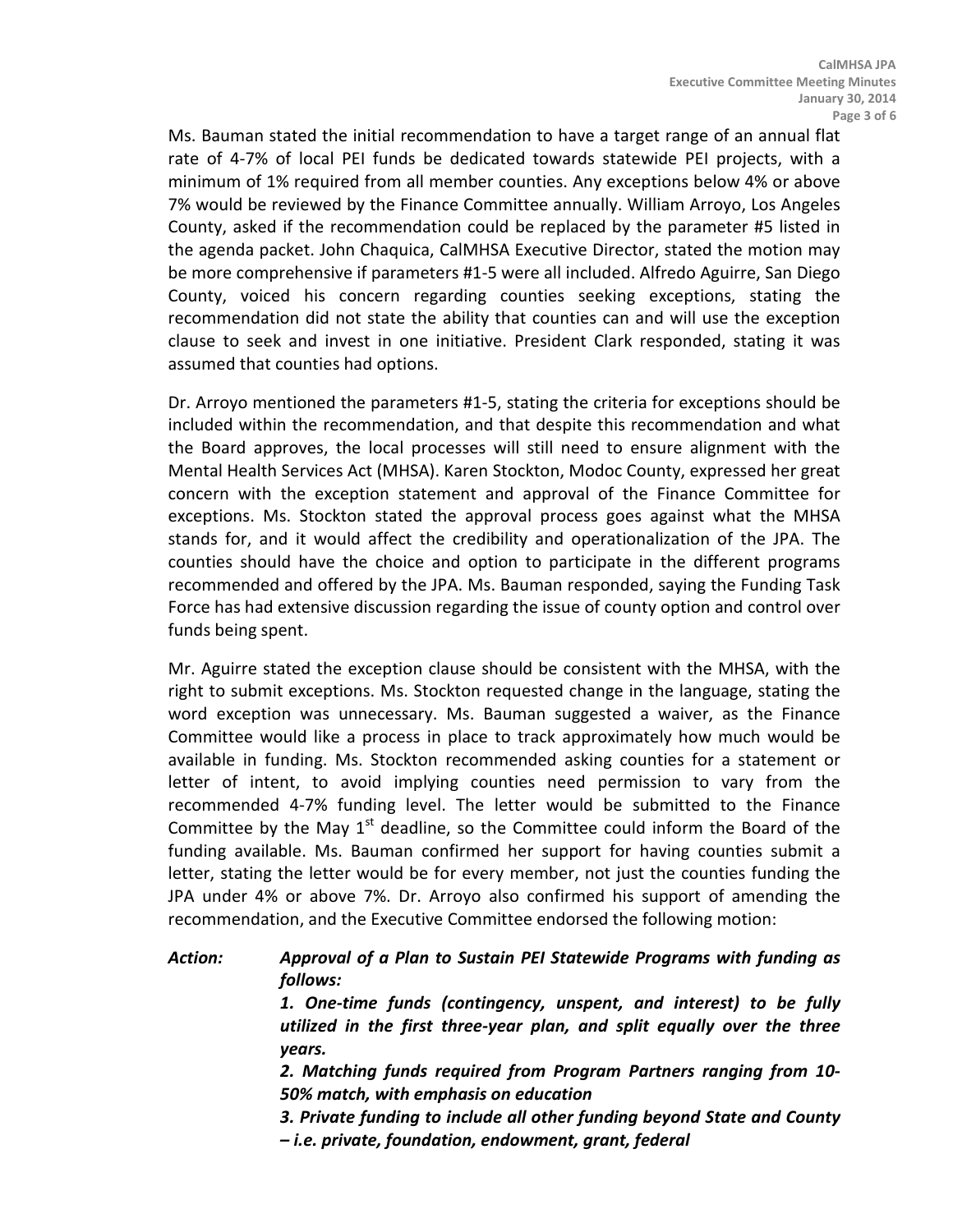*4. State funding sought annually ranging from \$5-\$10M (if none attained the first year due to time or other constraints, current program partner contracts with unexpended funds shall be inserted) 5. Local Funding*

*A. All members to annually fund PEI Statewide Plans within the target range of 4-7% of local annual PEI funds B. Minimum annual funding shall be established at 1% C. Letters of Commitment shall be submitted by May 1st, in accordance with regulations and statutes that govern the Mental Health Services Act.*

*Motion: Maureen Bauman, Placer County Second: William Arroyo, Los Angeles County*

| <b>Member</b>                         |            | <b>Alternate</b>                         |            |
|---------------------------------------|------------|------------------------------------------|------------|
| Wayne Clark, Monterey County          | YES.       |                                          |            |
| Maureen Bauman, Placer County         | YES.       |                                          |            |
| CaSonya Thomas, San Bernardino County | <b>YES</b> |                                          |            |
| Scott Gruendl, Glenn County           |            |                                          |            |
| Michael Kennedy, Sonoma County        |            | Jo Robinson, San Francisco City & County |            |
| Vic Singh, San Joaquin County         |            | Rita Austin, Tuolumne County             | <b>YFS</b> |
| Marvin Southard, Los Angeles County   |            | William Arroyo, Los Angeles County       | <b>YES</b> |
| Mary Hale, Orange County              |            | Alfredo Aguirre, San Diego County        | <b>YES</b> |
| Karen Stockton, Modoc County          | <b>YES</b> | <b>VACANT, Superior Region</b>           |            |
| At large Member                       |            |                                          |            |

Public comment was heard from the following individual(s): *None*

# **B. State Hospital Beds**

John Chaquica, CalMHSA Executive Director, updated the Committee, stating CalMHSA had a productive meeting with the Department of State Hospitals (DSH) discussing what will be important for FY 2014-2015. The 2013-2014 MOU is finalized, and will be sent out to all 58 counties very soon. Mr. Chaquica stated the next DSH meeting will be held on February 28<sup>th</sup>, prompting a meeting with the State Hospital Beds Work Group on either February  $18^{th}$  or  $20^{th}$ . The Work Group has stated its recommendation to move to become an advisory Committee, subject to the Brown Act. Mr. Chaquica stated the Work Group is in the process of developing the charter, and will be presenting it to the Board soon. The Work Group has also discussed at length various alternatives, and will be presenting its recommendations and suggestions to the Board soon.

Mr. Chaquica discussed the bed pooling concept, stating the plan is for it to become live on July 1<sup>st</sup>. Rita Austin, Tuolumne County, asked if all counties would be required to sign the MOU. Mr. Chaquica stated only the participating counties will need to sign and return the MOU to CalMHSA for execution.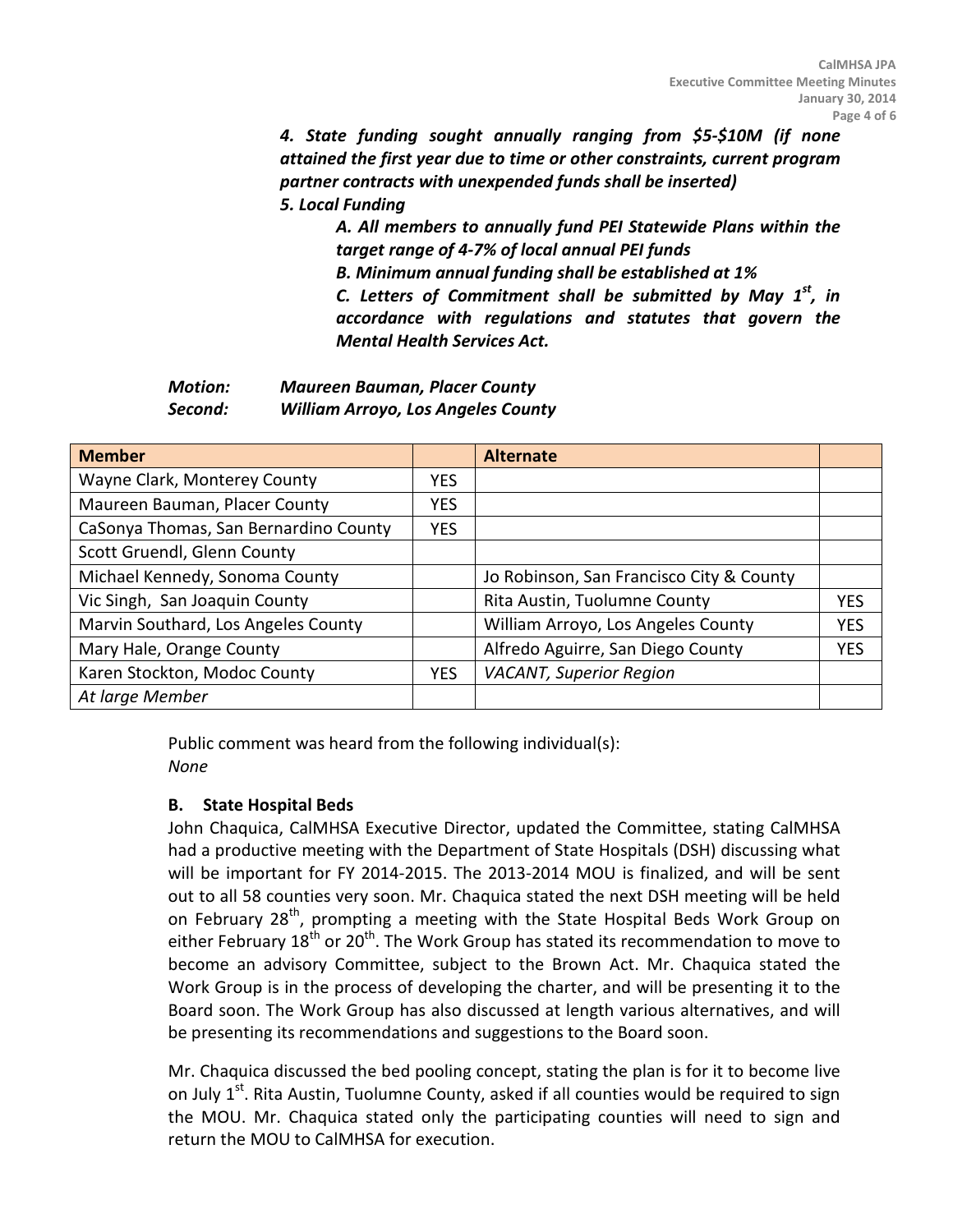## *Action: None, information only.*

Public comment was heard from the following individual(s): *None*

### **C. Alternatives to Short – Doyle 2**

Sarah Brichler, CalMHSA Program Manager, gave a brief update to the Committee regarding the billing feasibility study. Ms. Brichler informed the Committee that CalMHSA has continued to work with CMHDA staff to represent counties. There have been several governing council meetings to share perspectives from both the counties and the state. Ms. Brichler stated possible opportunities and alternatives to the D-2 system are developing, and CalMHSA & CMHDA are currently working with Department of Health Care Services (DHCS) to develop the process to carry out the efforts. The feasibility study is moving towards consensus, attempting to finalize the broader details.

#### *Action: None, information only.*

Public comment was heard from the following individual(s): *None*

#### **6. GENERAL DISCUSSION**

#### **A. Report from CalMHSA President – Wayne Clark**

President Clark gave a brief report regarding the meeting with Senator Pro Tem Darrell Steinberg and Kiyomi Burchill of the California Health and Human Services Agency, stating both meetings were well received.

### *Action: None, information only.*

Public comment was heard from the following individual(s): *None*

#### **B. Report from CalMHSA Executive Director – John Chaquica**

Mr. Chaquica provided a quick general update on several topics. CalMHSA staff is working with the California Institute for Mental Health (CiMH) regarding the International Stigma Conference, taking place in San Francisco in February, 2015. Mr. Chaquica stated staff is working with the third draft of the contract with CiMH, and will be finalizing it soon. Staff is also recommending development of various committees to bring feedback and input into organizing and structuring this conference.

Mr. Chaquica called upon Ann Collentine, CalMHSA Program Director, to give an update regarding the Phase 2 Sustainability Steering Committee Representatives. Ms. Collentine requested any Committee member who would be interested being a part of the Steering Committee to reach out to her, stating she was looking for at least 6 county representatives from across the state of California.